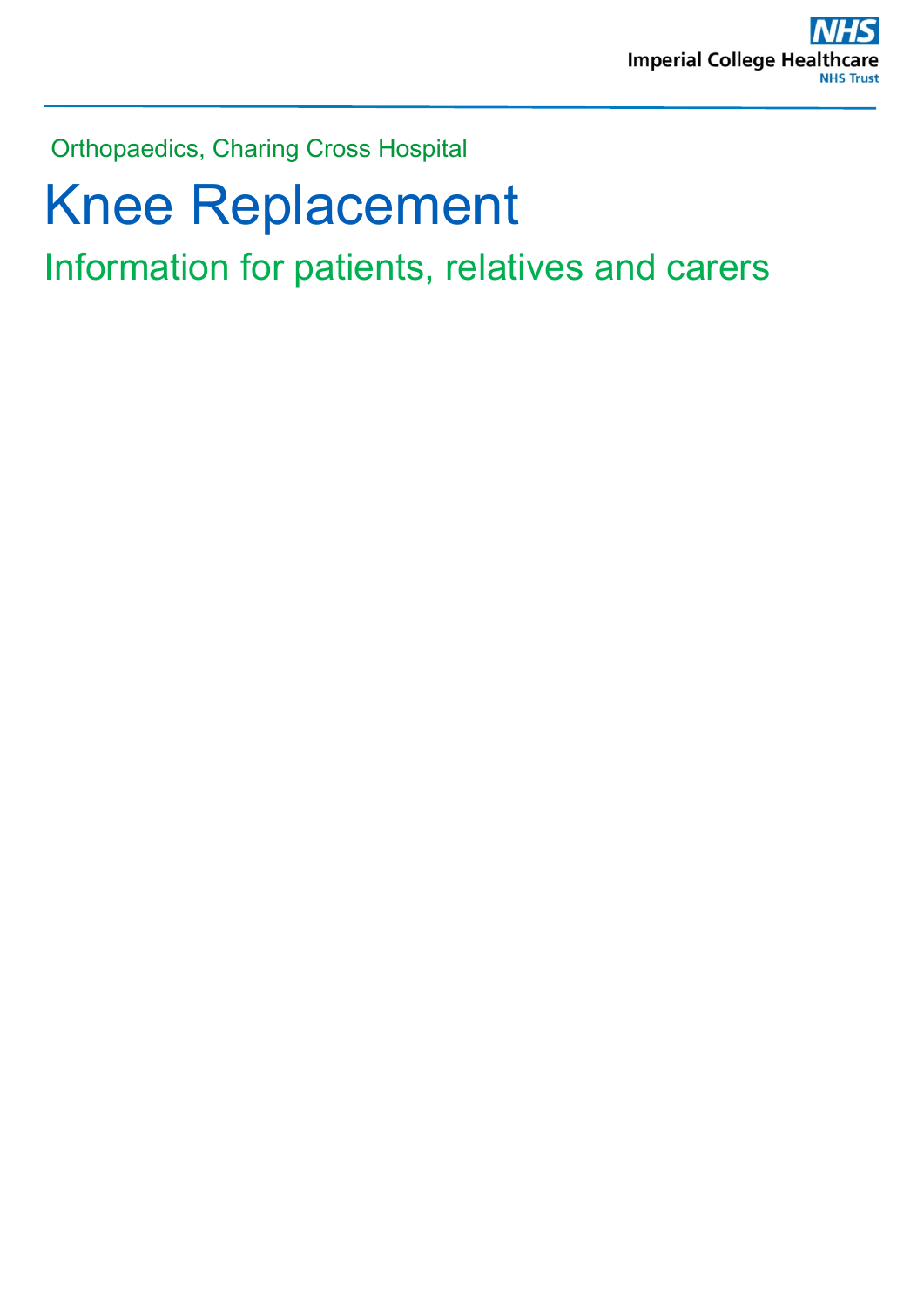# **Contents**

| Before coming to hospital |                                                                |  |
|---------------------------|----------------------------------------------------------------|--|
|                           |                                                                |  |
|                           |                                                                |  |
|                           |                                                                |  |
|                           | What do I need to bring with me for my stay in hospital?page 7 |  |
| During your hospital stay |                                                                |  |
|                           |                                                                |  |
|                           |                                                                |  |
|                           |                                                                |  |
|                           |                                                                |  |
|                           |                                                                |  |
|                           |                                                                |  |
|                           |                                                                |  |
|                           |                                                                |  |
|                           |                                                                |  |
|                           |                                                                |  |
| After leaving hospital    |                                                                |  |
|                           |                                                                |  |
|                           |                                                                |  |
|                           |                                                                |  |
|                           |                                                                |  |
|                           |                                                                |  |
|                           |                                                                |  |
|                           |                                                                |  |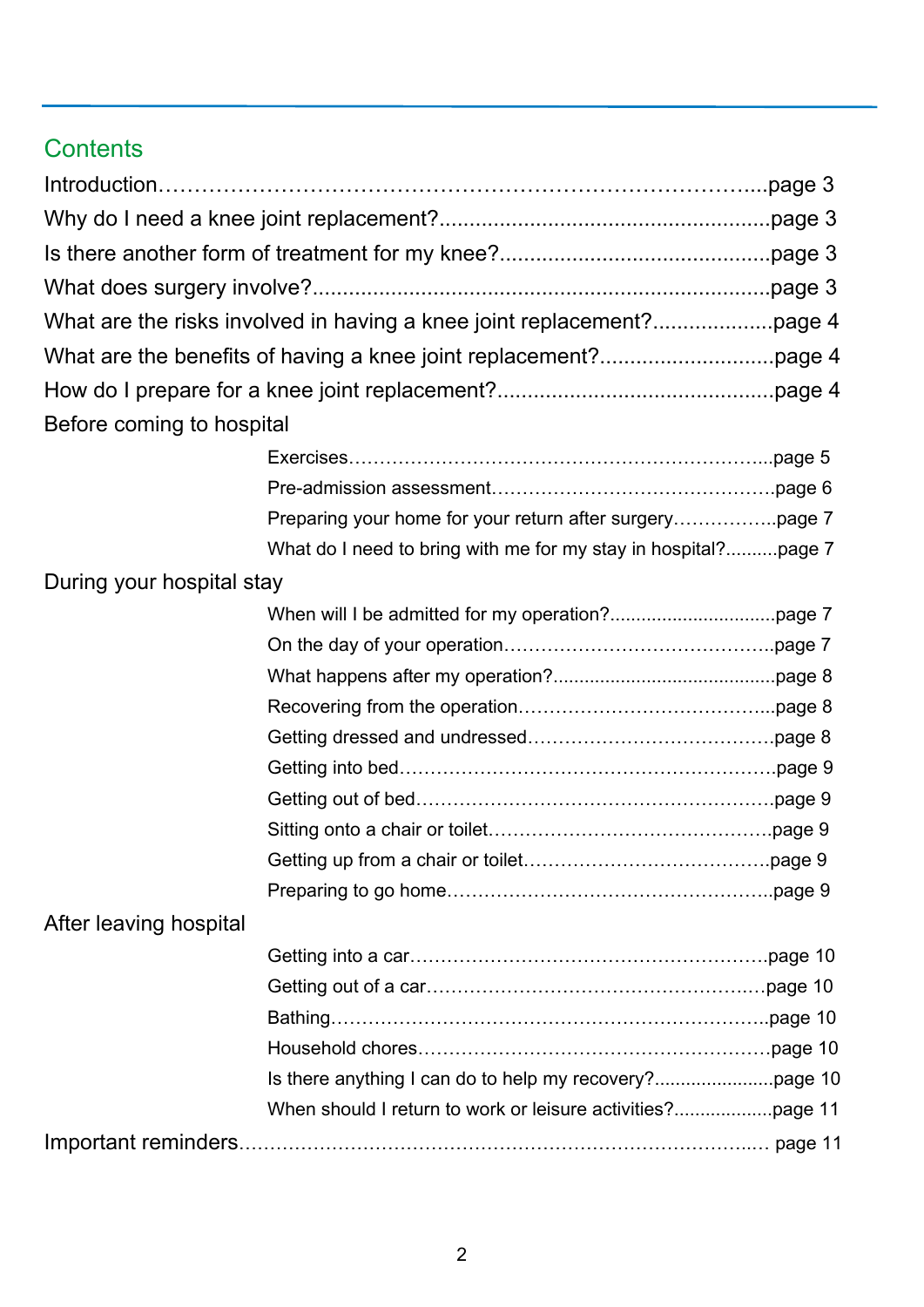Please see the latest Trust guidance about undergoing a planned procedure: [www.imperial.nhs.uk/patients-and-visitors/patient-information/planned-procedures-and-surgery](http://www.imperial.nhs.uk/patients-and-visitors/patient-information/planned-procedures-and-surgery)

#### **Introduction**

We want you to have a full understanding of your hospital stay, the operation itself and the care you will receive before, during and after surgery. This booklet has been provided to help answer some of the questions you may have about knee replacement surgery. It may not answer all of them, so please do not hesitate to discuss any questions you may have with your surgeon, physiotherapist, occupational therapist or one of the nursing staff, who will be happy to help. It may help to write your questions down before you next contact a member of the team.

# Why do I need a knee joint replacement?

Joints can be replaced for a few different reasons, the most common being **osteoarthritis** or wear and tear to the lining of the joint. This causes inflammation (swelling) and pain.

Osteoarthritis can happen after an injury, genetic abnormalities, infection or developmental conditions. However, in most cases, the cause of the osteoarthritis is unknown. Rheumatoid arthritis, which causes pain and swelling of the joints, can also lead to deterioration (weakening) of the knee joint.

# Is there another form of treatment for my knee pain?

Surgery is a last resort. You may have tried a number of different treatments already, including steroid and local anaesthetic injections, rest, painkillers, avoiding some activities and physiotherapy. Surgery is a big step and is generally only done when all other treatments have been tried.

# What does the surgery involve?

It is an operation to replace the damaged surfaces of the knee joint with artificial ones. The bones are capped in much the same way as a dentist caps a tooth. A total knee replacement replaces all three surfaces in the knee.

The implants are usually made of a combination of metal (such as stainless steel) and polyethylene (plastic) (see pictures below). In a total knee replacement, the femur (thighbone) and the tibia (shinbone) are resurfaced; often the back of the kneecap (patella) is resurfaced too but this depends on how much wear and tear there is there. In a partial knee replacement, just the affected part of the joint is replaced, leaving the rest of the knee intact.

Your surgeon will advise which procedure is the most appropriate for you.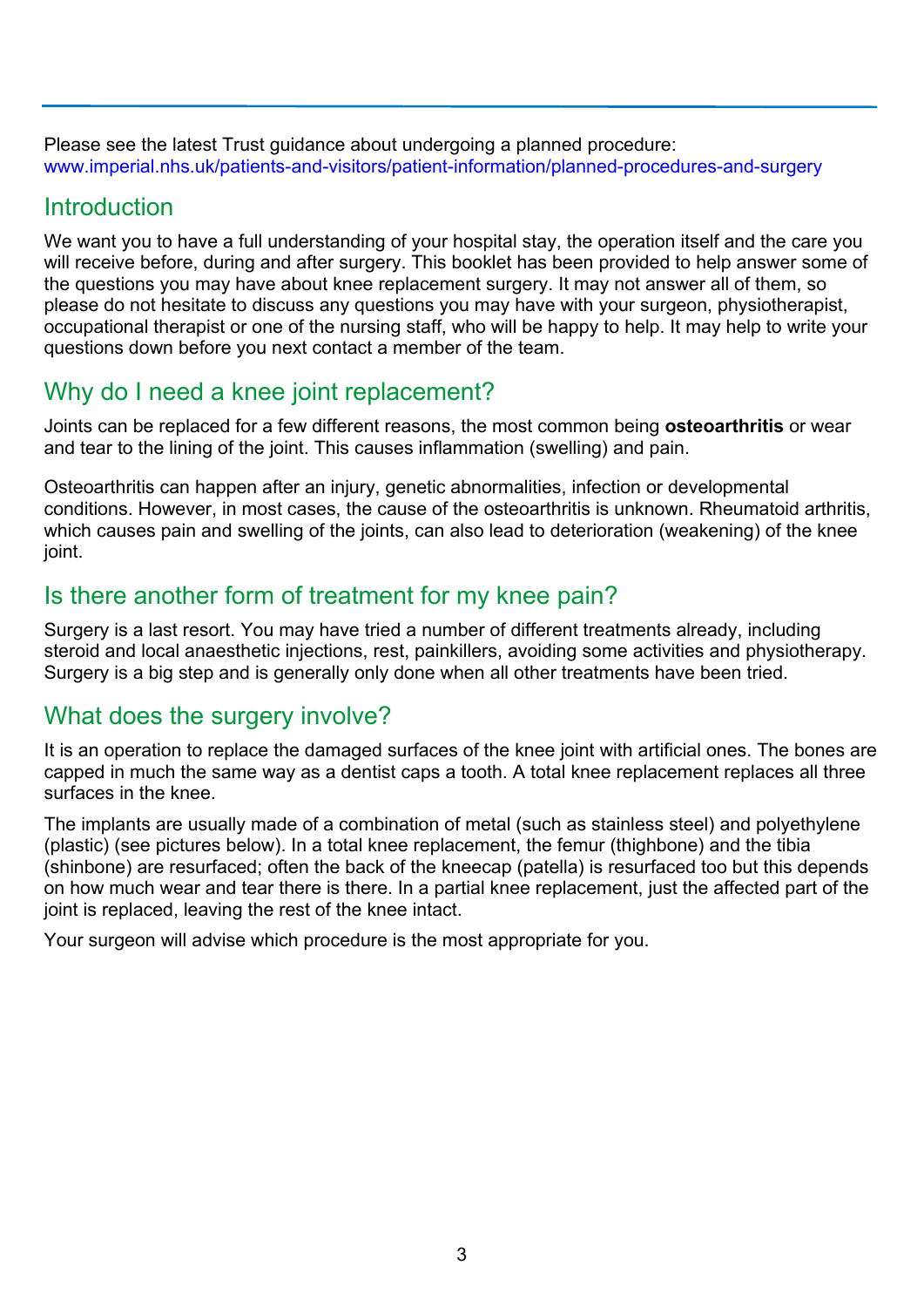

# What are the risks involved in having a knee joint replacement?

Knee surgery is very safe. However, as with any operation, there are risks related to the surgery and the anaesthetic. Your surgeon will take you through these whilst obtaining your consent for surgery.

#### What are the benefits of having a knee joint replacement?

It is important that you have realistic expectations about what this operation can achieve. A knee replacement will not restore the full range of motion and function that you had before you began to have problems with your knee.

The main aim is to relieve the pain in your knee significantly. We also aim to increase your mobility (getting around) and ability to do everyday activities.

# How do I prepare for a knee joint replacement?

- If you are a smoker, you should stop smoking to reduce the risk of chest trouble and improve wound healing
- Losing excess weight will help to reduce the strain on your new knee, as well as your heart and other joints
- Ensure your diet is balanced and includes enough fibre; drink plenty of fluids too

For more help with your diet visit: www.versusarthritis.org/about-arthritis/managing-symptoms/diet/

- You must be fit and healthy before to your operation. Any infections (such as urinary infections, coughs and colds) may mean your operation gets cancelled. If you have any open wounds or irritant skin on your affected leg, these must be healed before surgery. **Please contact the surgical team if you have any of these within four weeks of your operation.**
- Let your doctor know details of all medication you are currently taking, particularly steroids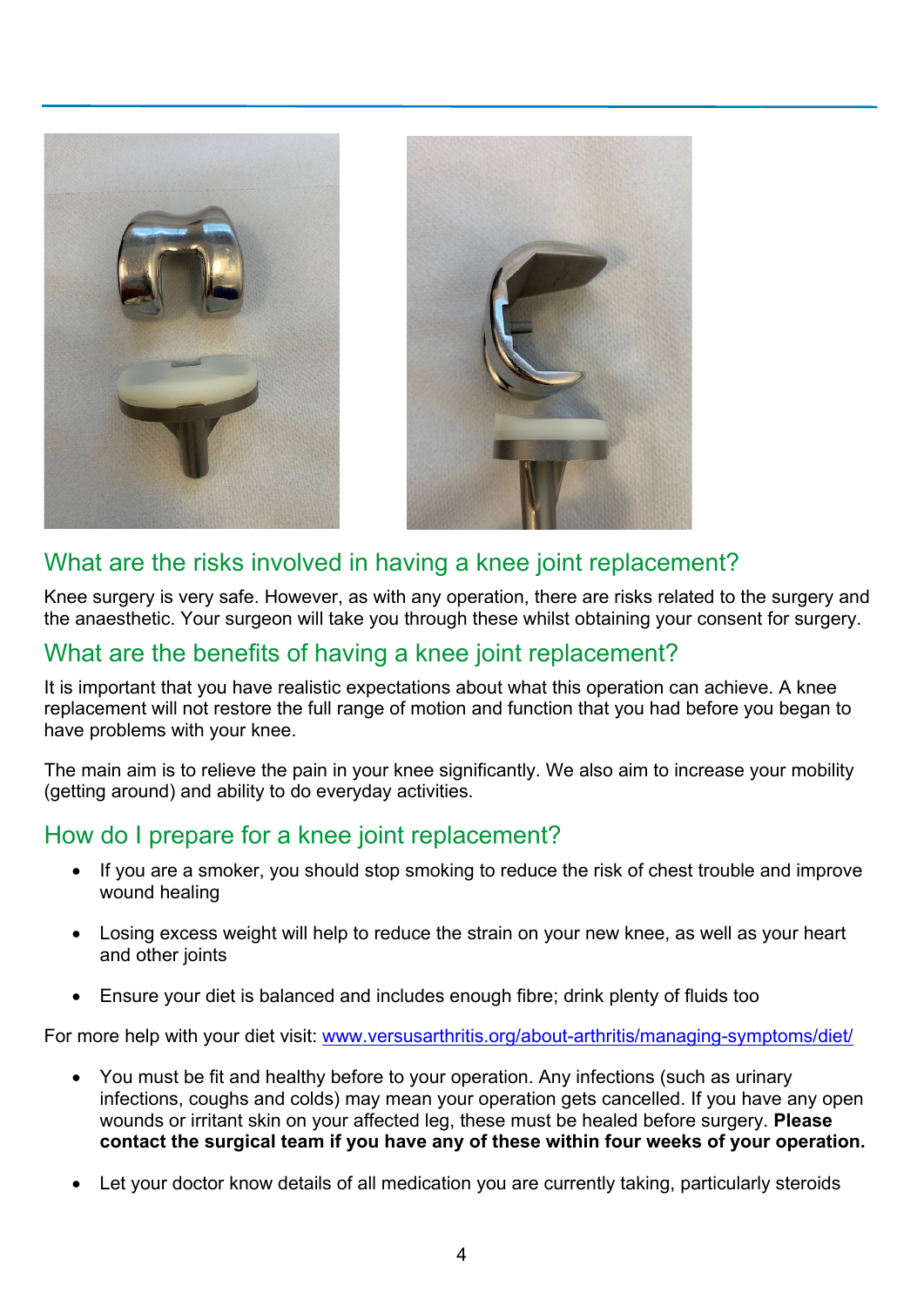• Having a positive outlook before your operation will help you feel better overall and speed up your recovery

Find out more on our website:

www.imperial.nhs.uk/patients-and-visitors/patient-information/your-stay-in-hospital

# Before coming into hospital

# **Exercises**

Please start the following exercises as soon as you agree to have a knee replacement. Practising before your operation will help you recover sooner afterwards. It is a good idea to practise with both legs 2 - 3 times a day.

1. Move your ankles up and down briskly through their full range of movement to help your circulation. You should do this little and often throughout the day, e.g. 10 times every 30 minutes.



2. With your legs stretched out and your heel on the bed (see picture), slowly bend your knee up towards you. Stop at the point you feel any discomfort or pain. Repeat 4 - 5 times.



3. With your legs stretched out, keep your leg straight and pull your foot up towards you. Tighten the quadriceps muscles (front of your thigh) to push your knee down into the bed or floor.

Hold for three seconds and then relax. Repeat 4 - 5 times.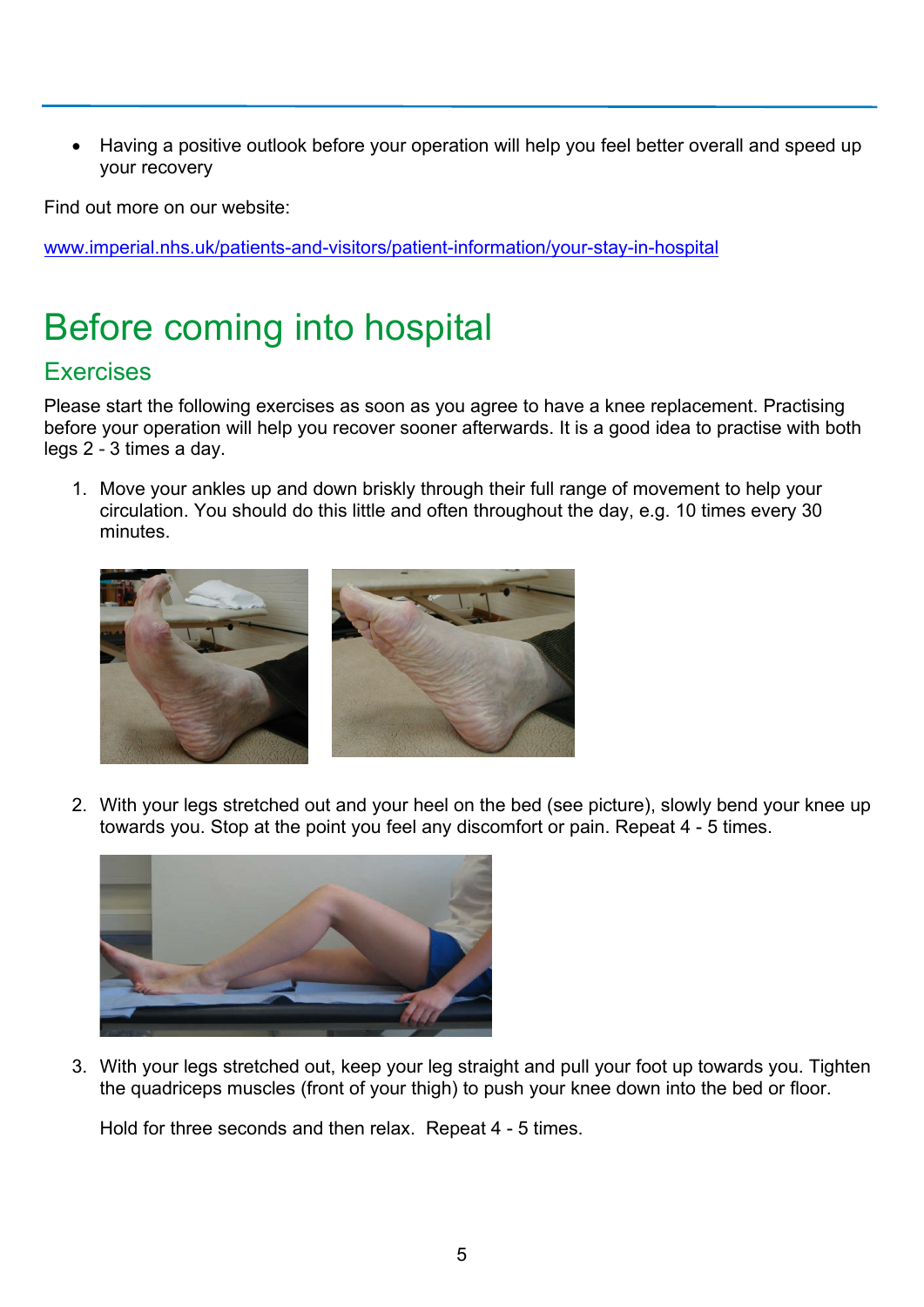

4. With your legs stretched out pull your foot up towards you. Tighten the quadriceps muscles (front of your thigh) and lift your leg about 30 centimetres off the bed. Hold for 3 seconds and then lower. Repeat 4 - 5 times.



#### Pre-admission assessment

The **pre-admission assessment** is an opportunity for us to ensure that you are fit for your anaesthetic. You will come into hospital and we will discuss your full medical history and take some swabs.

Multiple swabs are taken from the nose, mouth and groin to check for various infections, such as MRSA.

If you test positive for MRSA we will offer you treatment and rearrange your admission date once you are treated.

It is essential everyone follows the current government and Trust guidance with respect to Covid-19 for attending a hospital appointment. If you have tested positive and are isolating or you have any symptoms you must not attend your appointment.

Find out more here:

<https://www.imperial.nhs.uk/patients-and-visitors/patient-information/coronavirus-latest-information>

A separate **occupational therapy pre-admission assessment** is to assess your individual needs and establish how you are likely to cope at home after the operation.

Make sure you measure the height of your bed, chair seat and toilet in advance, and you can discuss with the occupational therapist if any of these are lower than your sitting height (the height from the back of your knee to the floor when seated).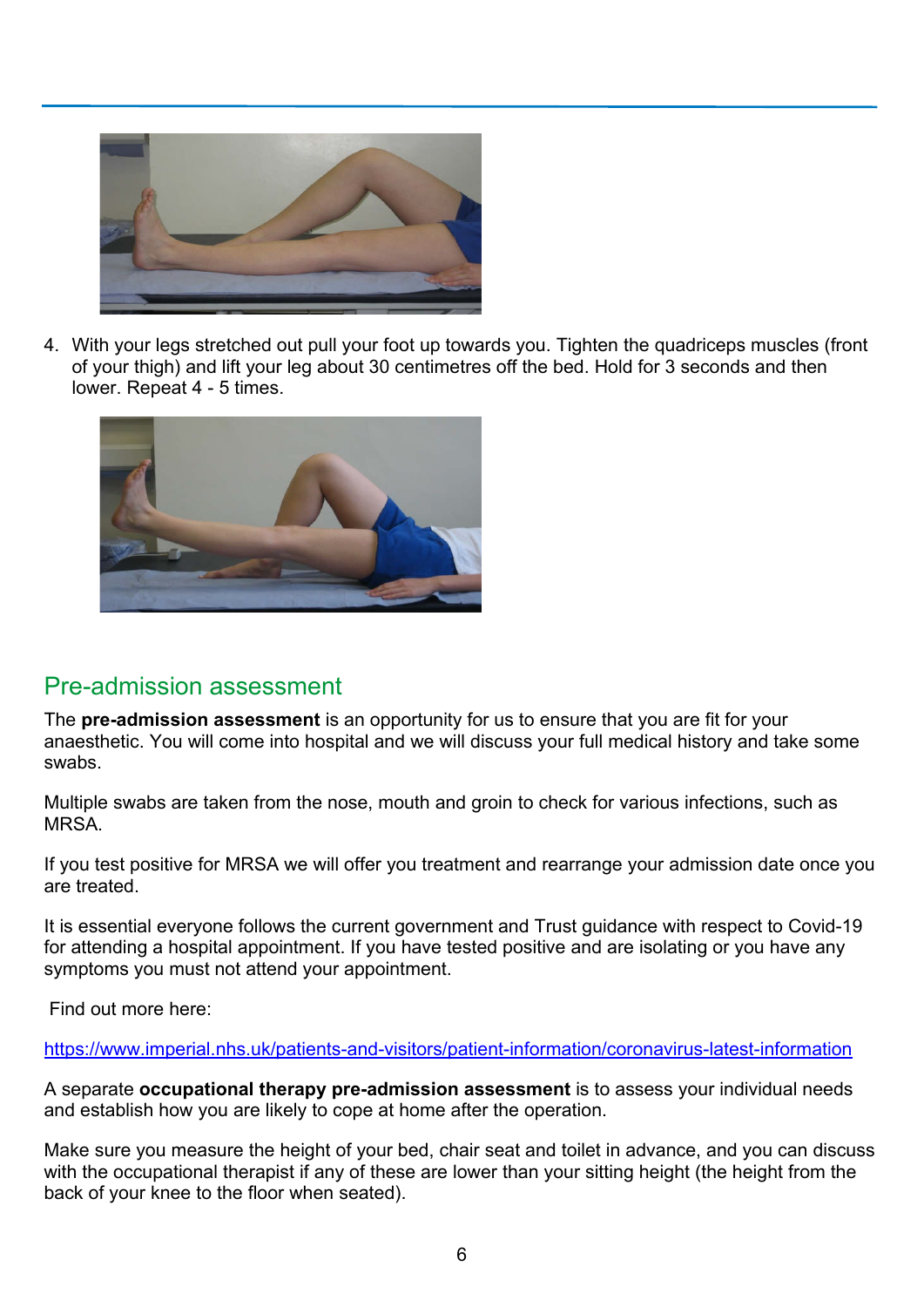# Preparing your home for your return after surgery

- Move essential items to a height within easy reach to avoid bending or twisting, such as your kitchen cupboards or wardrobe
- Move any rugs or cables that could be a tripping hazard when you are using crutches
- Ensure your bed, chair and toilet are easy to get on and off safely. Your knees should not be higher than your hips when sitting down. You can discuss with the occupational therapist if you have any concerns.
- Stock up on easy-to-prepare food such as frozen meals and store cupboard items
- Do laundry and cleaning before you go in for your operation, or arrange for others to help you with heavy tasks

# What do I need to bring with me for my stay in hospital?

- Any medicines that you are currently taking, in their original packaging if possible. Alternatively, please bring a recent copy of your repeat prescription from your GP
- Contact details of anyone you receive care from in the community, for example, your social worker and/or district nurse
- Name, address and telephone number of any other doctors you are receiving treatment from. If you attend any other hospitals for treatment, please bring details of your hospital number(s)
- Contact details for your next of kin
- The letter giving you a date for your admission to hospital
- Your usual walking aid (sticks, crutches or frame) and a pair of flat shoes or trainers suitable for walking in. Clothes that are loose-fitting will be more comfortable over your wound
- Please **do not** shave your legs before surgery, as cuts can be a source of infection. If necessary, this will be done at the time of your operation

# During your hospital stay

# When will I be admitted for my operation?

You will be asked to come into hospital on the date agreed with you for your operation. The operation takes around two hours and you may have to wait before you go to the operating theatre. You should expect to be in hospital for a maximum of 48 hours.

# On the day of your operation

You will not be allowed to have anything to eat for at least 6 hours before your operation. You may drink water up to 2 hours before your operation. The surgeon will explain the procedure to you in detail before asking you to sign a consent form; this may have been done electronically in the days or weeks before surgery but will be repeated on the day. This is to make sure that you understand the risks and benefits of having the operation.

The anaesthetist will also visit you to discuss the anaesthetic. It could be a general anaesthetic, which puts you to sleep, or a spinal anaesthetic, which puts your leg to sleep. Sometimes a local anaesthetic is also used to provide extra pain relief.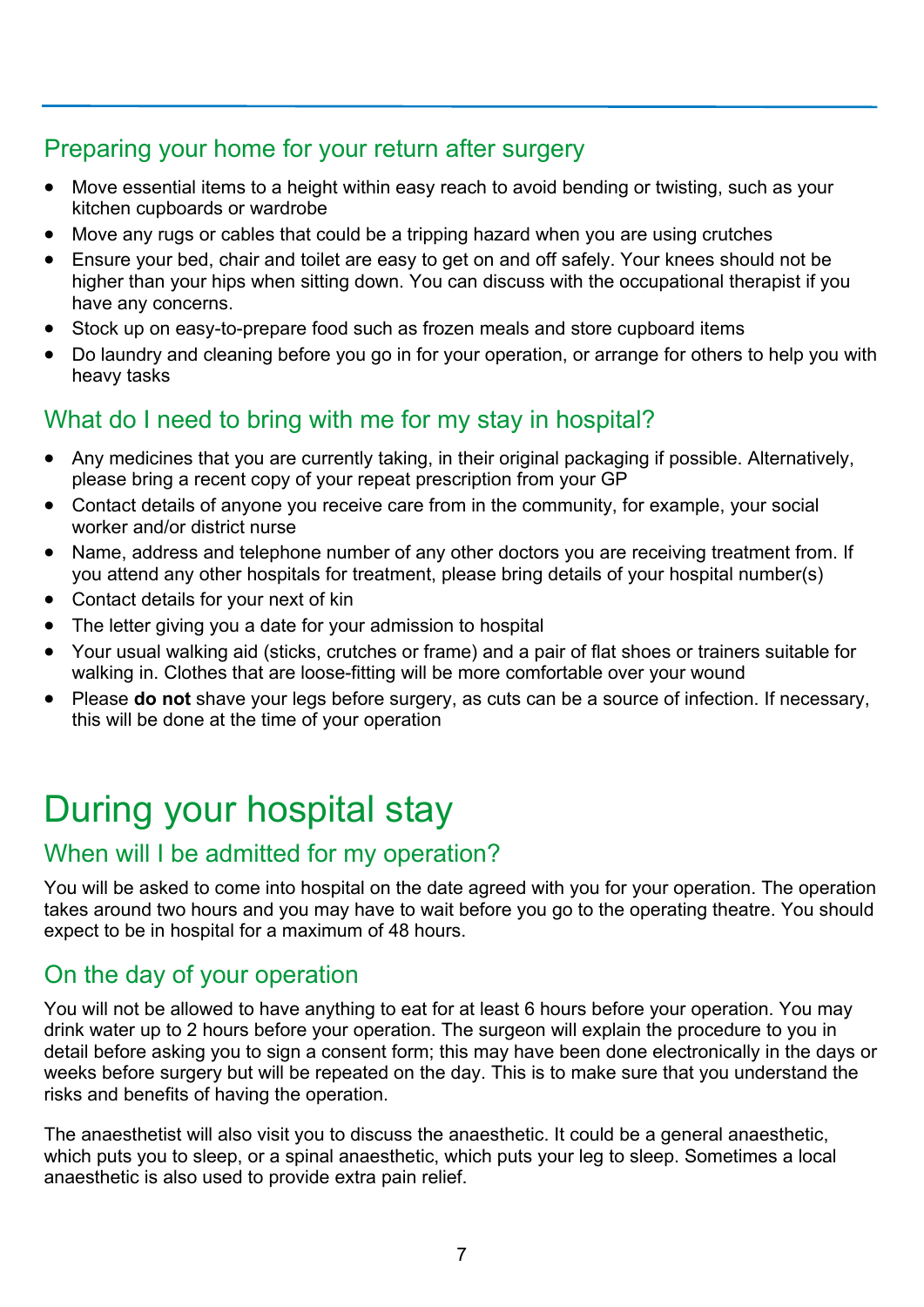#### What happens after my operation?

You will wake up in the recovery room before returning to the ward. You may still be very sleepy or not feel well enough to eat or drink. A drip may be attached to your hand/arm to provide you with fluids and stop you becoming dehydrated. A blood transfusion might also be needed if your blood count is low.

**Please tell us if you are in pain or feel sick**. We have medication that we can give you so that you remain comfortable, but you should expect to feel some pain.

# Recovering from the operation

An x-ray will be taken after surgery to check the new knee replacement. You will have a wound on the side of your hip with stitches or clips that may need to be removed after approximately 14 days by the practice nurse at your GP surgery. Your leg will be swollen and feel sore, as if it is badly bruised, for a few weeks after the operation.

**Patients get out of bed on the same day as their operation** with the help of a therapist or nurse. Although this may seem early, walking as soon as possible after your operation will assist in your recovery and help to avoid complications such as blood clots and chest infections.

You will start walking again with the help of elbow crutches and your walking will gradually improve over the next few weeks.

Unless you have been told otherwise by the team looking after you, you can safely put all of your weight on your operated leg.

The physiotherapist will review your exercises with you as soon as possible after the operation. The exercises are the same ones you will have been practising before your operation **(see pages 5** – **6 of this booklet)** and you should start them as soon as you can after you wake up from the anaesthetic.

Your dedication to doing your exercises and following the advice from the team looking after you will make a big difference to how well you feel, as well as how quickly you get better. Knowing you can do things to help yourself, and practising them, means you will feel less helpless, stronger in yourself and more in control.

You will practice going up and down stairs before leaving hospital, if necessary. Going up stairs you lead with the un-operated leg and coming down stairs you lead with the operated leg, only going one step at a time.

#### Getting dressed and undressed

It is safer to get dressed and undressed sitting down, but avoid low chairs. Long-handled reaching aids and shoe horns can be helpful. When getting dressed it will be easiest to put your operated leg in your trousers or skirts first; when getting undressed, remove it last.. Slip-on shoes without laces will be easier to manage by yourself.

# Getting into bed

- Sit down on the side of the bed
- Move yourself back as far as possible so that your thighs are well supported
- As you lie down, bring your legs up onto the bed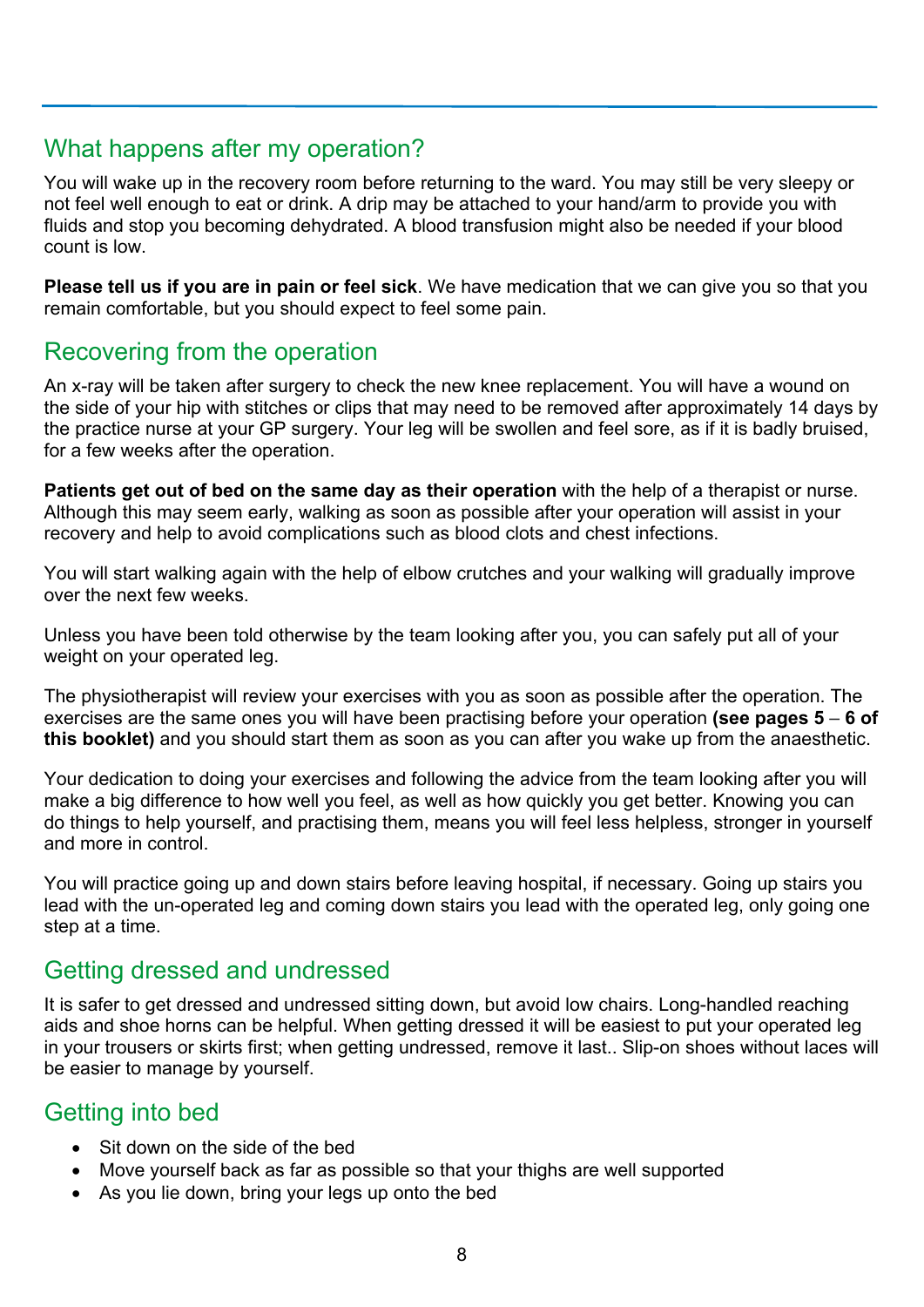# Getting out of bed

- Lying on your back, make yourself parallel to the side of the bed
- Sit up as you move both legs and your bottom to the side of the bed
- Turn your body to bring your legs over the side of the bed so you are now sitting on the edge of the bed
- Stand up using your elbow crutches

# Sitting on a chair or toilet

- Make sure that you can feel the chair seat at the back of both your knees before you start sitting down
- Slide your operated leg forward slightly
- Feel for the chair with both hands and gently lower yourself down

# Getting up from a chair or toilet

- Move to the front of the seat and slide your operated leg forwards before standing up
- Have your crutches close by or in the 'H' shape and push through your arms and legs at the same time to stand up

# Preparing to go home

- Where possible, you should continue to wear your anti-embolic compression stockings at home for about six weeks, as there is still a risk of blood clots forming during this time. You should wear the stockings all the time (even in bed), only removing them when you wash. Please ask someone to help you with this. After six weeks, you can throw the stockings away
- The physiotherapist will discuss with you the need for further physiotherapy when you're ready to leave hospital. We will give you 2 weeks' supply of your prescribed medication to take home with you
- We will send a letter to your GP, giving them details about your operation and recovery. Your stitches or clips should be removed around 2 weeks after your operation. We will give you a letter to give to your practice nurse asking them to do this
- You will need to come back to the outpatient clinic for a check-up 6 to 8 weeks after your operation. We will either give you an appointment for this when you are discharged, or send one to you
- You should organise your own transport home. You will need to travel in the front seat of a car (see below)
- Do not drive until your surgeon gives you permission and you are able to perform an emergency stop. Tell your insurance company that you have had this operation before you start driving again
- When you are a passenger, you should sit in the front passenger seat with the seat pushed as far back as possible and partially reclined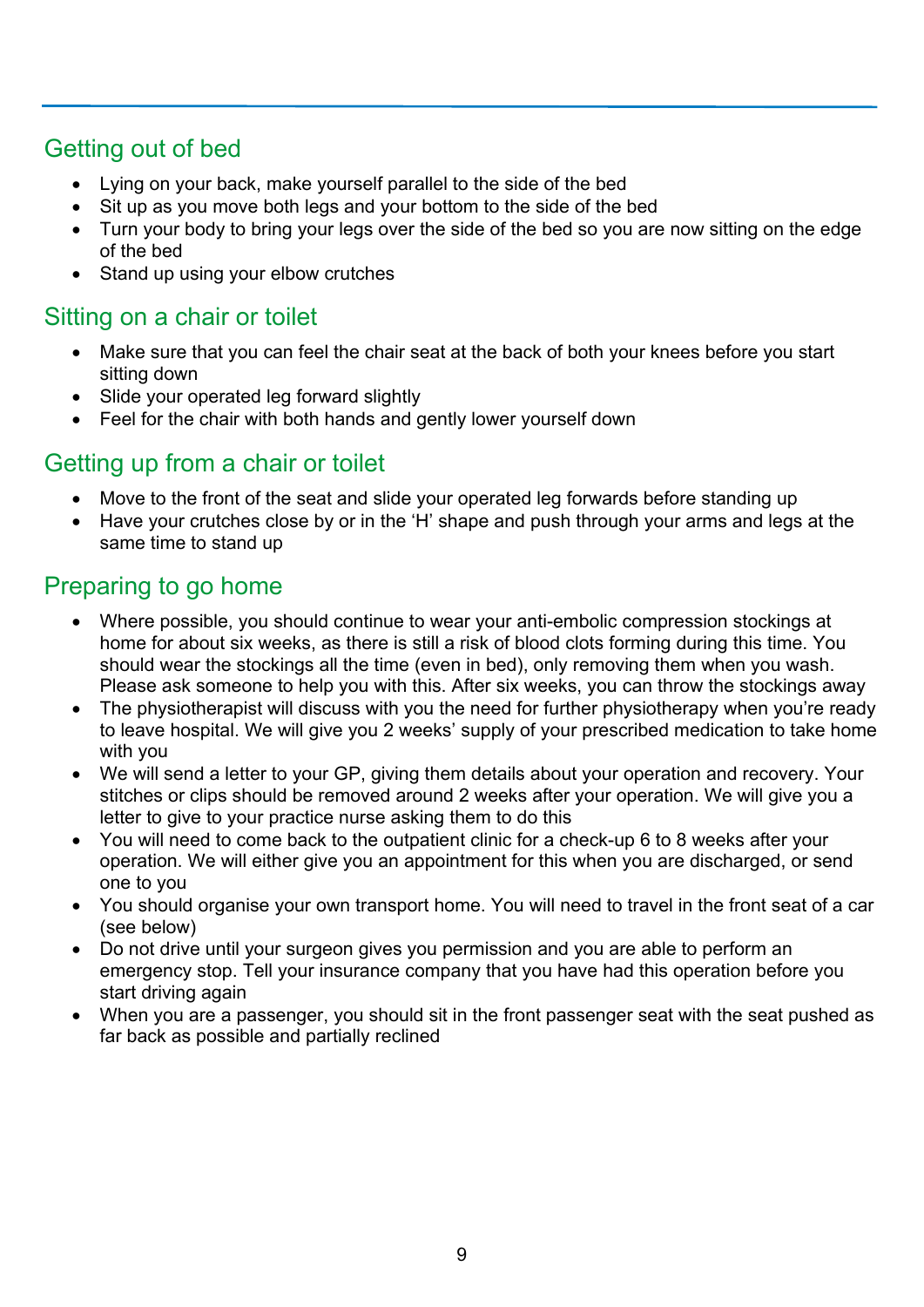# After leaving hospital

#### Getting into a car

- 1. With the car door open, stand with your back against the side of the car.
- 2. Place your left hand on the top of the passenger seat for support and hold on to the car door with your right hand (someone should hold the car door steady for you).
- 3. Keeping your operated leg out in front of you, lower yourself as far back onto the seat as possible.
- 4. Try to keep your legs together as you swing them into the car.

# Getting out of a car

- 1. Open the car door and, keeping your legs together, swing them out of the car.
- 2. Place your left hand on the back of the seat and your right hand on the car door (someone should hold the car door steady for you).
- 3. Keeping your operated leg out in front of you, push yourself up into a standing position.

# Bathing

It is not recommended to sit on the bottom of the bath or climb into a bath to shower for the first 6 weeks. Remember that a good strip wash is just as hygienic as having a bath or shower.

# Household chores

It will be easiest if you can avoid bending down to reach items from low shelves, so you may need to rearrange items in your kitchen and other cupboards before your operation admission, or ask a friend or relative to help with this before you go home.

You will be able to move around the kitchen whilst using your crutches or by holding onto the work surface. You may want to slide items across work surfaces instead of carrying them, or use a carrier bag or backpack to move items from room to room. Food and drinks could be moved in sealed containers or flasks if you eat in a different room.

The nursing staff and therapists will discuss with you how you will manage at home before you are discharged from hospital. Please do not hesitate to ask any questions you may have during your short stay in hospital.

# Is there anything I can do to help my recovery?

Continue to exercise the hip as instructed by your physiotherapist - the more movement that you can restore to your hip, the better the end result will be. Please note that it will take approximately 3 months to get back to feeling more normal.

#### When should I return to work or leisure activities?

This will depend on how well you are recovering and the type of work you do or activities you do. Discuss this with the team before you go home because this requires individual advice.